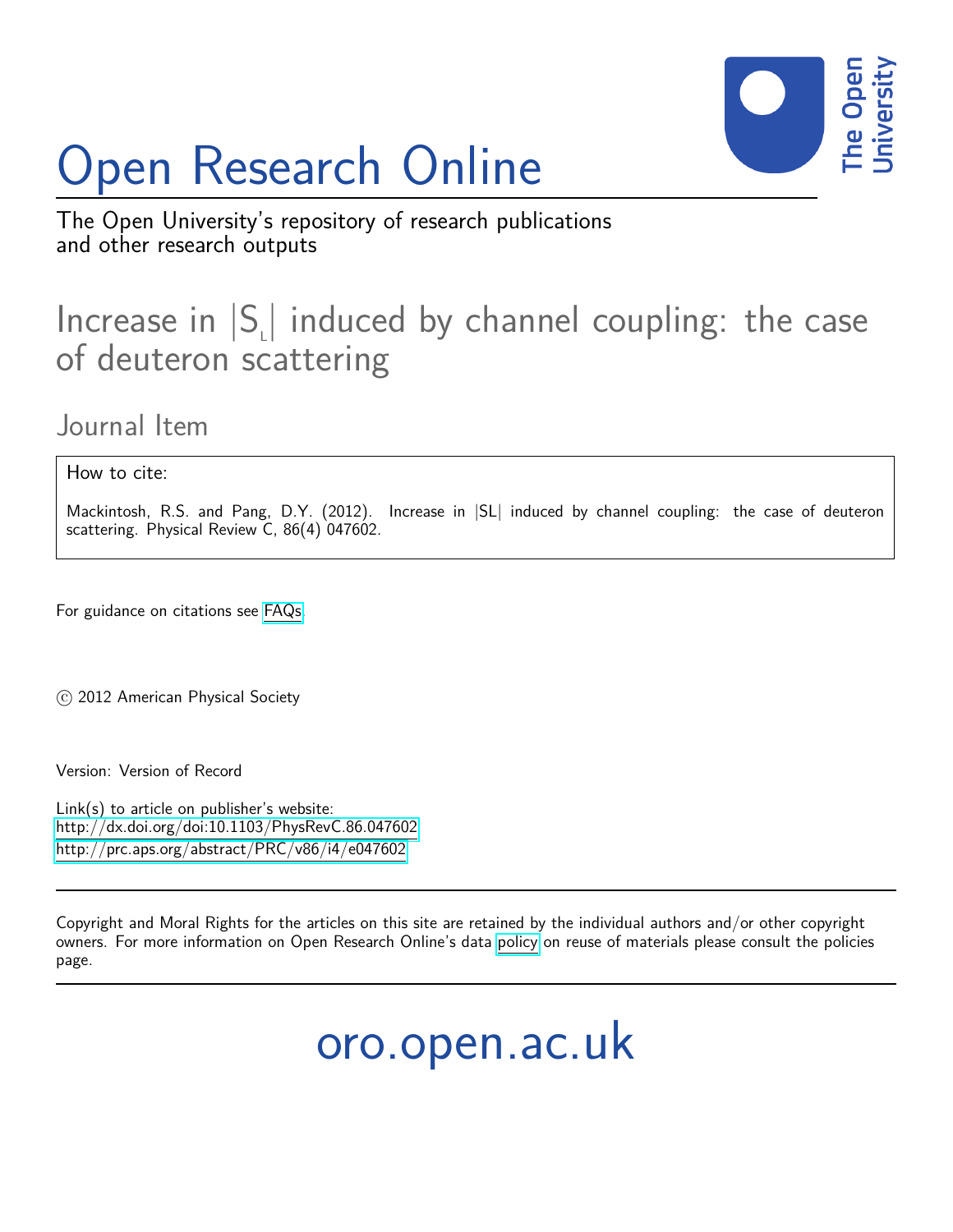### **Increase in |***SL***| induced by channel coupling: The case of deuteron breakup**

R. S. Mackintosh\*

*Department of Physical Sciences, The Open University, Milton Keynes, MK7 6AA, United Kingdom*

D. Y. Pang†

*School of Physics and Nuclear Energy Engineering, Beihang University, Beijing, 100191, China* (Received 26 July 2012; published 9 October 2012)

For deuteron scattering from <sup>58</sup>Ni at laboratory energies of 56, 79, and 120 MeV, we study the dynamic polarization potentials (DPPs) induced by *S*-wave and *D*-wave breakup (BU), separately and together, in order to gain insight into the nature of the DPP as well as a counterintuitive property: the existence of *L* values for which the BU coupling increases |*SL*|, a 'wrong-way' effect. The effect is associated with the existence of emissive regions in the imaginary DPP, suggesting a connection with the nonlocal nature of the DPP. The same relationship was previously found for <sup>6</sup>Li scattering, indicating a generic effect bearing on the dynamics of nuclear reactions.

DOI: [10.1103/PhysRevC.86.047602](http://dx.doi.org/10.1103/PhysRevC.86.047602) PACS number(s): 25*.*45*.*De, 24*.*50*.*+g, 24*.*10*.*Ht, 24*.*10*.*Eq

## **I. INTRODUCTION**

Reference [\[1\]](#page-4-0) presented a study of the dynamic polarization potential (DPP) due to projectile breakup for <sup>6</sup>Li nuclei scattering from <sup>12</sup>C at energies from 90 to 318 MeV. At the lower energies, and for certain values of partial-wave angular momentum *L*, the magnitude  $|S_L|$  of the elastic channel *S* matrix went the 'wrong way' (WW) when coupling to the breakup channels was switched on, i.e.,  $|S_L|$  increased. For these values of *L*, channel coupling *reduced* the absorption from the elastic channel. There appeared to be an association between this occurrence and the appearance of generative (emissive) regions in the local equivalent dynamic polarization potential.

This WW phenomenon was noted long ago [\[2\]](#page-4-0) and occurs in other scattering cases, for example, 6He scattering at energies near the barrier [\[3–5\]](#page-4-0). In that case, too, emissive regions appear in the imaginary part of the DPP due to breakup (BU). Not all cases of channel coupling result in a WW effect. For example, the reaction channel coupling of protons to deuteron channels modifies the proton elastic  $|S_{lj}|$  the 'right way.' There appears to be a correlation: with  $p \leftrightarrow d$  (no WW), the change in total cross section in the elastic channel due to the coupling far exceeds the cross section to the deuteron reaction channels; how-ever, with BU of <sup>6</sup>Li [\[1\]](#page-4-0), the reverse is the case and the BU cross section is greater than the increase in total reaction cross section that occurs with BU coupling. In the case of  $p \leftrightarrow d$  coupling, the other correlate with WW, noted above, the presence of emissive regions in the DPP, occurs only slightly in the surface region; see Ref. [\[6\]](#page-4-0). The WW phenomenon appears to be one effect of the nonlocality of the DPP. In line with Austern's discussion [\[7\]](#page-4-0), the coupling removes flux from the interaction region returning (some of it) elsewhere in the nucleus.

This work is not a comprehensive study of the effect of coupled channels on deuteron scattering; that would require the inclusion of  $(d \leftrightarrow p)$  and  $(d \leftrightarrow t)$  couplings and many other processes. It is also not a comprehensive study of the effect of projectile breakup on deuteron scattering; that would require a more complete description of the deuteron and its breakup. It is a study, based mainly on deuteron breakup, of an anomalous generic feature of scattering that seems to be related to nonlocal effects of channel coupling.

## **II. CDCC CALCULATIONS**

Continuum discretized coupled channels (CDCC) calculations were carried out, with the standard formalism using the code FRESCO [\[8\]](#page-4-0), in order to study the contribution of deuteron breakup (BU) to the effective deuteron-nucleus interaction. Calculations included coupling to the *S*-wave continuum (SBU), the *D*-wave continuum (DBU), and both continua (SDBU) since we had observed different degrees of WW for the SBU and SDBU cases. The deuteron was described as an *S*-wave state in a Gaussian potential:  $V(r) = 72.15 \times$  $\exp[-(r/1.484)^2]$  MeV. Nuclear and Coulomb breakup were included and the maximum multipole order in the expansion of the coupling potentials was  $q = 4$ . The continuum discretization was specified by  $k_{\text{max}} = 1.0 \text{ fm}^{-1}$ , with  $\Delta k = 0.05 \text{ fm}^{-1}$ , i.e., continuum energies up to 42 MeV.

Proton-target and neutron-target potentials were determined by renormalizing the potentials of the Bruyeres Jeukenne-Lejeune-Mahaux (JLMB) folding model [\[9\]](#page-4-0). The measured experimental data were fitted in a grid search by the elastic scattering angular distributions for SDBU calculations. The elastic scattering angular distributions for SBU and DBU calculations will not be fitted, but the DPPs will not depend strongly upon these potentials. Fitting the angular distributions for SDBU calculations was a suitable compromise context for studying the DPPs for all cases. In the SDBU case there is full coupling between the states in the *S*-wave and *D*-wave continua.

The JLMB normalization factors for each energy presented in Table [I](#page-2-0) are quite close to unity. The last two columns of this table give the volume integrals of the resulting deuteronnucleus folded potential, the 'bare potential' for that energy. Subtracting this from the potentials found by inverting the

<sup>\*</sup>r.mackintosh@open.ac.uk

<sup>†</sup> dypang@buaa.edu.cn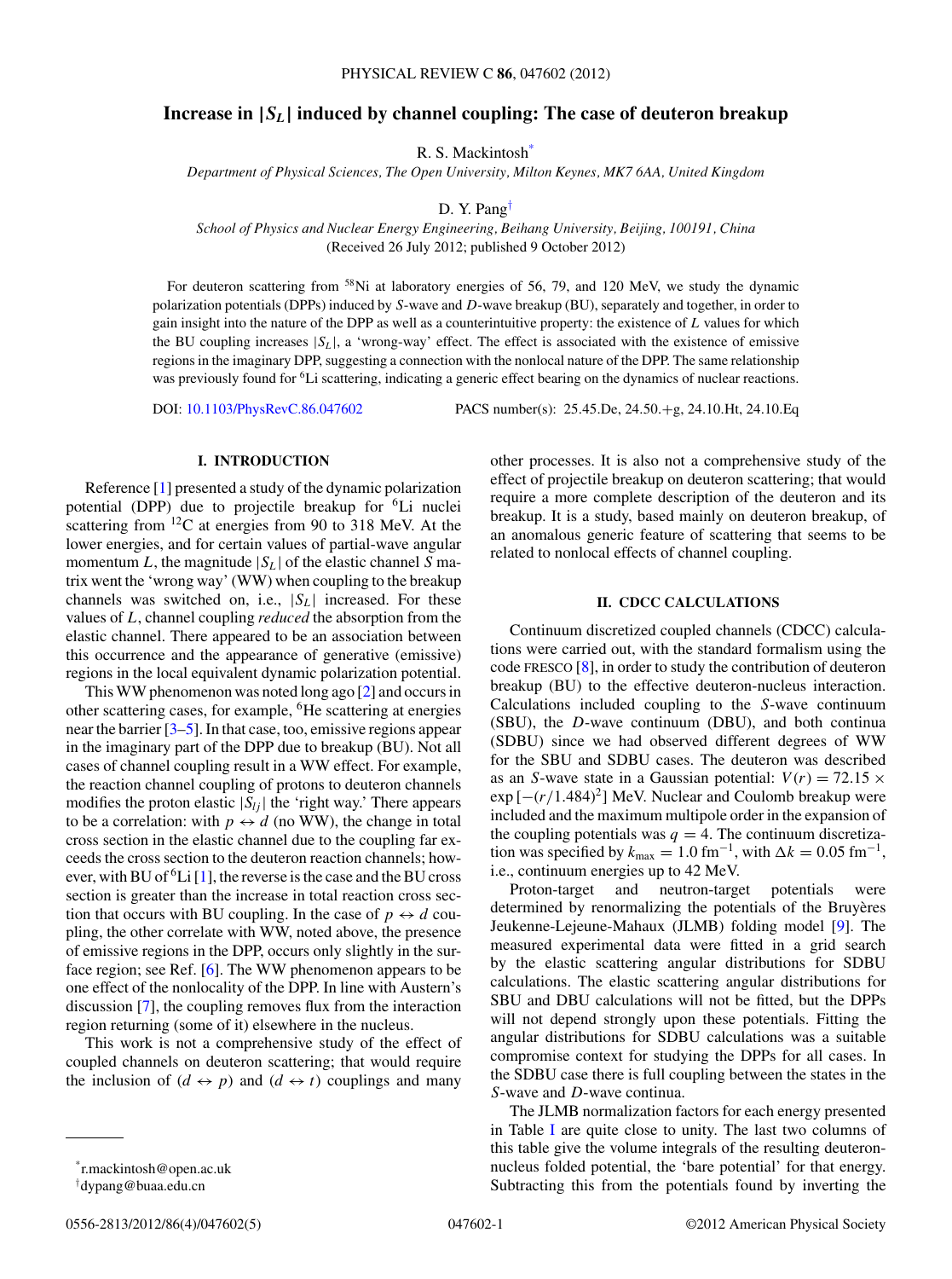<span id="page-2-0"></span>TABLE I. Real and imaginary renormalization factors  $N_R$  and  $N_{\rm I}$  for the  $p^{-58}$ Ni and  $n^{-58}$ Ni potentials. The last two columns give volume integrals of the real and imaginary components of the folded *d*-58Ni potential in MeV fm3.

| $E_{\rm lab}$ | $N_{\tt R}$ | $N_{\rm I}$ | $J_{\rm R}$ | $J_1$  |
|---------------|-------------|-------------|-------------|--------|
| 56.0          | 0.90        | 1.05        | 341.25      | 102.18 |
| 79.0          | 0.95        | 1.05        | 330.33      | 106.30 |
| 120.0         | 0.95        | 1.05        | 280.88      | 108.49 |

elastic channel *S*-matrix from the CDCC calculations yields the DPPs presented below. The maximum radius for the CCDC calculations was 60 fm with a step size of 0*.*05 fm, satisfactory for elastic scattering. The Coulomb radius was  $1.25 \times 58^{1/3}$ fm. No spin-orbit interactions were included. The fits to the angular distributions are presented in Fig. 1.

#### **III. THE ANOMALOUS BEHAVIOR OF |***SL***| FOR DEUTERON SCATTERING**

Figure 2 shows three representative cases of the effect of breakup coupling on the magnitude  $|S_L|$  of the elastic channel *S* matrix. In Fig. 2(a) for 56 MeV and *S*-wave breakup, the coupling increases  $|S_L|$  over two partial waves,  $L = 11$  and  $L = 12$ . In Fig. 2(b) for 79 MeV and *D*-wave breakup,  $|S_L|$  is slightly increased for just one *L*. In Fig. 2(c) for 120 MeV and both S- and D-wave breakup, there is no increase in  $|S_L|$  for any *L*. These three cases are referred to in Table [II,](#page-3-0) discussed below, as showing WW, only just showing WW, and not showing WW. For the 56 MeV cases not shown, both DBU and SDBU cases show WW for one *L* value rather than the two for SBU.

#### **IV. CALCULATION OF DPP**

For each energy, the bare potential is subtracted from the potential found by inverting [\[10,11\]](#page-5-0) the elastic channel *S*



FIG. 1. For 56, 79, and 120 MeV deuterons on <sup>56</sup>Ni, the fit to the experimental angular distributions (large dots) with no coupling (double dotted line), *S*-wave breakup (dots), *D*-wave breakup (small dashes), and the full CDCC calculation with *S*-wave and *D*-wave breakup (solid line).



FIG. 2. For deuterons on <sup>56</sup>Ni, the magnitude of the elastic scattering matrix,  $|S_L|$ . The dashed lines are for no coupling to breakup channels and the solid lines are for coupling included as follows: (a) 56 MeV, *S*-wave breakup, (b) 79 MeV, *D*-wave breakup, and (c) 120 MeV, *S*- and *D*-wave breakup.

matrix,  $S_L$ , from the CDCC calculations. The difference is the DPP (actually, the local equivalent of the formal nonlocal and *L*-dependent DPP) arising from the breakup coupling for that energy. The characteristics of the resulting DPPs are presented in Table [II:](#page-3-0) the volume integrals,  $\Delta J_R$  and  $\Delta J_I$ , of the real and imaginary parts of the DPPs are calculated by subtracting the corresponding volume integral of the bare potential from that of the inverted potential. We also present the differences in the rms radii,  $\Delta R_R$  and  $\Delta R_I$ , due to breakup coupling,  $\Delta \sigma_{\text{reac}}$ , the change in total reaction cross section induced by breakup, and the cross section, CDCC  $\sigma_{BU}$ , into the particular breakup channels that were included. The SBU column presents the results for the case with *S*-wave breakup channels only, the DBU column is for *D*-wave breakup, and the SDBU column is for both *S*-wave and *D*-wave continua included and coupled together. The last column presents the numerical sums of the quantities for *S*-wave breakup and *D*-wave breakup for comparison with SDBU values. The sum has some significance for  $\Delta J_R$  and  $\Delta J_I$ , but we include the sums for  $\Delta R_R$  and  $\Delta R_I$  as well, and comment on the results. The line labeled 'Emissive' indicates whether there is an emissive region in the imaginary part of the DPP around 4 fm, as will be seen in figures presented below. All potentials exhibit an emissive region near the nuclear center. The last line indicates whether there are partial waves for which  $|S_l|$  goes the wrong way (WW), i.e., increases, when the indicated coupling is included.

From Table [II](#page-3-0) we note a link between WW and an emissive region in the DPP. The WW effect appears to be strongest at lower energies, and is *inhibited* by *D*-wave BU.

In the SDBU column of Table [II,](#page-3-0) the line CDCC  $\sigma_{\text{BU}}$ presents the separate SBU and DBU cross sections to both the *S*-wave BU channels and *D*-wave BU channels and their sum, the total BU cross section. The individual values are much less than for the SBU and DBU calculations.

The following cases have a cross section to the BU channels that exceeds the increase in total cross section induced by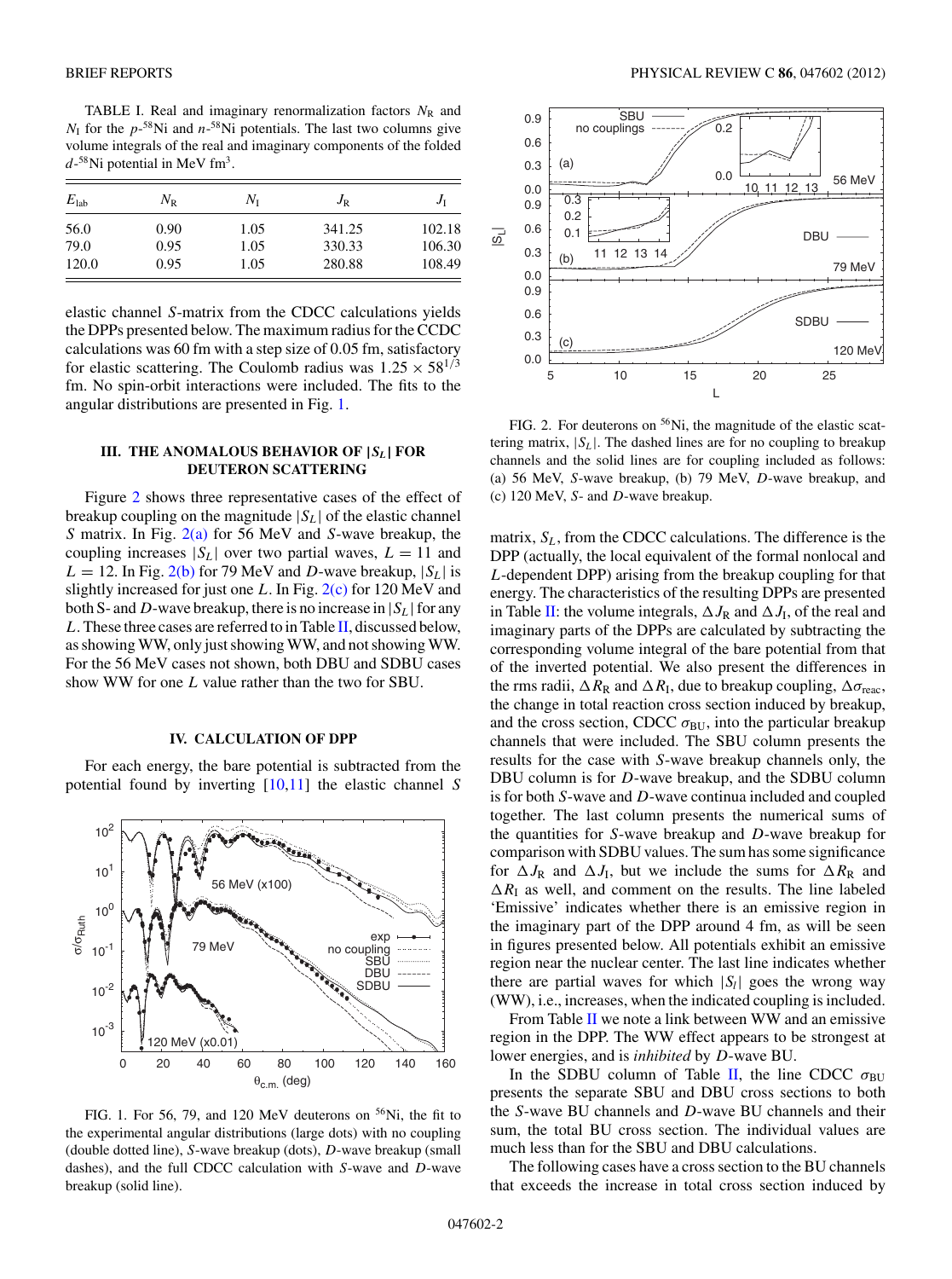<span id="page-3-0"></span>TABLE II. For deuteron scattering from <sup>58</sup>Ni, volume integrals  $\Delta J$  (in MeV fm<sup>3</sup>) of the real and imaginary DPPs induced by projectile breakup. Convention used: Positive is attractive or absorptive.

| Quantity                      | <b>SBU</b> | <b>DBU</b> | <b>SDBU</b>             | $SBU + DBU$ |
|-------------------------------|------------|------------|-------------------------|-------------|
|                               |            | 56 MeV     |                         |             |
| $\Delta J_{\rm R}$            | 4.77       | $-6.24$    | $-1.55$                 | $-1.47$     |
| $\Delta J_{\rm I}$            | 15.25      | 15.06      | 18.29                   | 30.31       |
| $\Delta R_{\rm R}$            | $-0.042$   | $-0.0628$  | $-0.141$                | $-0.1048$   |
| $\Delta R_{\rm I}$            | 0.0643     | 0.2245     | 0.1956                  | 0.2888      |
| $\Delta \sigma_{\text{reac}}$ | 90.4       | 86.6       | 86.7                    | 177.0       |
| CDCC $\sigma_{\text{BU}}$     | 84.65      | 88.25      | $83.62 = 32.31 + 51.31$ | 172.90      |
| Emissive ?                    | yes        | yes        | yes                     |             |
| WW?                           | yes        | yes        | yes                     |             |
|                               |            | 79 MeV     |                         |             |
| $\Delta J_{\rm R}$            | 3.67       | $-4.65$    | $-0.85$                 | $-0.98$     |
| $\Delta J_{\rm I}$            | 13.19      | 12.36      | 17.11                   | 25.55       |
| $\Delta R_{\rm R}$            | $-0.0406$  | $-0.0659$  | $-0.135$                | $-0.1065$   |
| $\Delta R_{\rm I}$            | 0.0390     | 0.2066     | 0.1649                  | 0.2465      |
| $\Delta \sigma_{\text{reac}}$ | 76.7       | 86.2       | 93.40                   | 162.9       |
| CDCC $\sigma_{BU}$            | 75.35      | 93.76      | $97.36 = 32.07 + 65.29$ | 169.11      |
| Emissive ?                    | yes        | yes        | yes, small              |             |
| WW?                           | yes        | yes, just  | $\rm no$                |             |
|                               |            | 120 MeV    |                         |             |
| $\Delta J_{\rm R}$            | 1.90       | $-2.55$    | $-0.72$                 | $-0.65$     |
| $\Delta J_{\rm I}$            | 9.59       | 7.66       | 13.57                   | 17.25       |
| $\Delta R_{\rm R}$            | $-0.0346$  | $-0.0634$  | $-0.1165$               | $-0.0980$   |
| $\Delta R_{\rm I}$            | 0.0080     | 0.1415     | 0.0983                  | 0.1395      |
| $\Delta \sigma_{\text{reac}}$ | 49.4       | 63.2       | 76.1                    | 112.6       |
| CDCC $\sigma_{\text{BU}}$     | 52.17      | 75.86      | $90.12 = 27.17 + 62.41$ | 128.03      |
| Emissive?                     | yes        | yes        | no                      |             |
| WW?                           | yes, weak  | no         | no                      |             |

the BU coupling: DBU at 56 MeV; DBU and SDBU at 79 MeV; SBU, DBU, and SDBU at 120 MeV. This suggests the suppression of fusion by breakup, a well-known effect at lower energies.

The sums in the last column of Table II agree quite well for the real, but not imaginary, DPPs. The  $\Delta J_R$  values agree even though they are small in magnitude as a result of subtraction between substantial surface repulsion and interior attractive effects. We show below that in the asymptotic radial range (7 fm and beyond), the SBU and DBU real DPPs add quite closely to the SDBU real DPP. In Ref. [\[12\]](#page-5-0) and references therein, the lack of additivity of DPPs for channels that are not mutually coupled provided evidence for the nonlocality of the underlying DPP, but in the present case it was not possible to switch off the coupling between the *S*-wave and *D*-wave continua. Thus it is the near additivity of  $J_R$ , not the nonadditivity of  $J<sub>I</sub>$ , that is noteworthy. The sum of the SBU and DBU breakup cross sections greatly exceeds the SDBU breakup cross section, in line with the nonadditivity of  $\Delta J_1$ .

The radial forms of the real and imaginary parts of the DPPs are presented for 56, 79, and 120 MeV in Figs. 3[–5.](#page-4-0) The DPPs behave in a very regular way, falling somewhat in magnitude with increasing energy. Concerning the real DPP, we note that for SBU it is mostly attractive, with only weak surface repulsion, whereas for DBU it is much more repulsive in the surface. The SDBU DPP shows clear surface repulsion and interior attraction. The repulsive-tending bump at all energies

near 3.5 fm almost makes the DPP repulsive at 56 MeV. The total (bare plus DPP) real potential is attractive for all  $r$  but its rms radius is reduced at all energies.

The overall shape of the imaginary DPP varies regularly with energy. The absorption has a maximum magnitude in the



FIG. 3. For 56 MeV deuterons on 56Ni, (a) the real and (b) the imaginary components of the DPP generated by *S*-wave breakup (dots), *D*-wave breakup (short dashes), and for *S*-wave and *D*-wave breakup included together (solid line).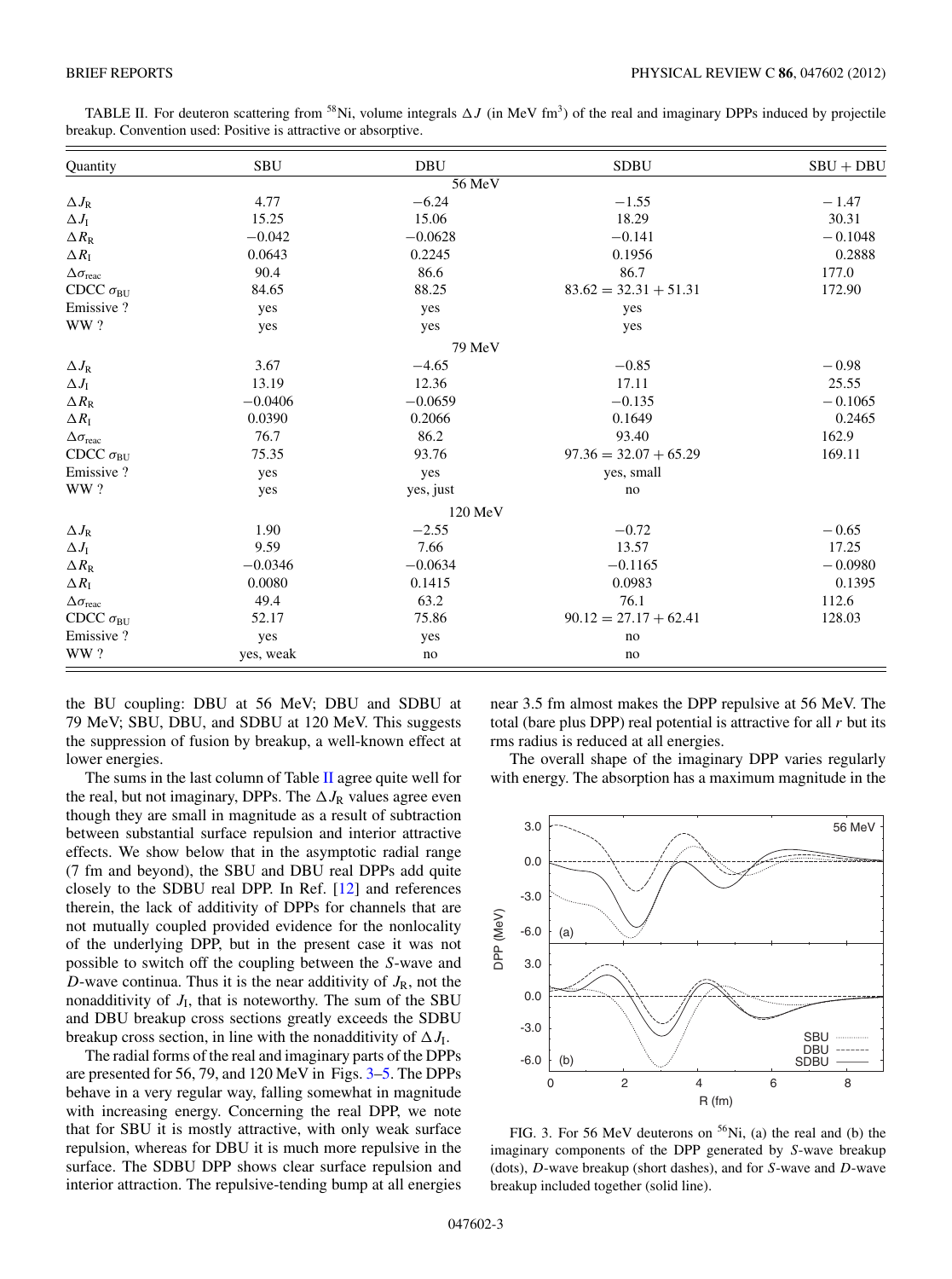<span id="page-4-0"></span>

FIG. 4. For 79 MeV deuterons on  $56$ Ni, as for Fig. [3.](#page-3-0)

surface around 6 fm, which is greatest at low energies. There is an emissive peak at the nuclear center at all energies. More significant is the bump at around 4 fm that becomes emissive at 79 MeV and especially at 56 MeV. We postulate a connection between this emissiveness and the tendency for a WW effect that is most pronounced at the lowest energy. The systematic features of the DPP are consistent with the generic properties presented long ago [\[13\]](#page-5-0).

Is the emissivity near 4 fm, apparently associated with WW, of empirical significance? In the case of  ${}^{6}Li$  [1], a notch test showed that the emissive region in the DPP was within the radial range that could be sensitive to elastic scattering. Deuteron scattering is much more sensitive to the nuclear interior; see, e.g. the model-independent fitting of Ermer *et al.* [\[14\]](#page-5-0). Their model-independent potential for 52 MeV deuterons scattering from 40Ca revealed emissive regions in the full potential, not just DPPs. The present work makes that more plausible. It might be interesting to modify the central potential to remove the emissive feature near  $r = 0$ , examine its effect on the angular distribution, and verify that it is not associated with the WW effect.

#### **V. GENERIC EFFECT: COMPARISON WITH 6Li ON 12C**

The above calculations were prompted by the results of Ref. [1] where a relationship between WW effects and emissive regions appeared in the DPP due to breakup of  ${}^{6}$ Li on  ${}^{12}$ C.



FIG. 5. For 120 MeV deuterons on <sup>56</sup>Ni, as for Fig. [3.](#page-3-0)

Figure 9 of that paper shows the trend of how  $|S_L|$  is modified by BU of 6Li for five energies from 90 to 380 MeV. We restate here the key facts: At 90 MeV, WW occurs for  $L = 12$ (slightly),  $L = 13$  ( $|S_L|$  almost doubled), and  $L = 14$  ( $|S_L|$ ) increased by about 70%) and the imaginary DPP becomes emissive by almost 3 MeV between 2 and 3 fm. At 123.5 MeV,  $|S_L|$  has a bump at  $L = 11$  but just misses going WW, while the DPP has an emissive peak with a maximum value of about 2 MeV. At 168.6 MeV there is neither WW nor an emissive region. Finally, we note that the extent to which the BU cross section exceeds the increase in reaction cross section due to breakup falls with energy, the ratio being 2.91 at 90 MeV, 2.35 at 123.5 MeV, and 2.18 at 168.6 MeV. There appears to be a generic effect of projectile breakup.

We intend to carry out  $\psi$ -potential studies  $[15,16]$  of these and similar cases to investigate the spatial distribution of absorption and emission within the target nucleus. This might throw light on the causation of WW and its relationship to Austern's account [7] of nonlocality in nuclear interactions, a fundamental aspect nuclear interaction dynamics. We note a contemporary requirement [\[17\]](#page-5-0) for a precise understanding of deuteron reactions.

#### **ACKNOWLEDGMENT**

This work is supported by the the National Natural Science Foundation of China (Nos. 11035001 and 11275018).

- [1] D. Y. Pang and R. S. Mackintosh, [Phys. Rev. C](http://dx.doi.org/10.1103/PhysRevC.84.064611) **84**, 064611 [\(2011\).](http://dx.doi.org/10.1103/PhysRevC.84.064611)
- [2] R. S. Mackintosh and A. A. Ioannides, in *Advanced Methods in the Evaluation of Nuclear Scattering Data, Lecture Notes in Physics 236* (Springer-Verlag, Berlin, 1985), p. 283.
- [3] R. S. Mackintosh and N. Keeley, [Phys. Rev. C](http://dx.doi.org/10.1103/PhysRevC.70.024604) **70**, 024604 [\(2004\).](http://dx.doi.org/10.1103/PhysRevC.70.024604)
- [4] R. S. Mackintosh and N. Keeley, Phys. Rev. C**79**[, 014611 \(2009\).](http://dx.doi.org/10.1103/PhysRevC.79.014611)
- [5] N. Keeley, R. S. Mackintosh, and C. Beck, [Nucl. Phys. A](http://dx.doi.org/10.1016/j.nuclphysa.2010.01.148) **834**, [792c \(2010\).](http://dx.doi.org/10.1016/j.nuclphysa.2010.01.148)
- [6] R. S. Mackintosh and N. Keeley, [Phys. Rev. C](http://dx.doi.org/10.1103/PhysRevC.85.064603) **85**, 064603 [\(2012\).](http://dx.doi.org/10.1103/PhysRevC.85.064603)
- [7] N. Austern, Phys. Rev. B **137**[, 752 \(1965\).](http://dx.doi.org/10.1103/PhysRev.137.B752)
- [8] I. J. Thompson, [Comput. Phys. Rep.](http://dx.doi.org/10.1016/0167-7977(88)90005-6) **7**, 167 (1988).
- [9] E. Bauge, J. P. Delaroche, and M. Girod, [Phys. Rev. C](http://dx.doi.org/10.1103/PhysRevC.63.024607)**63**, 024607 [\(2001\).](http://dx.doi.org/10.1103/PhysRevC.63.024607)